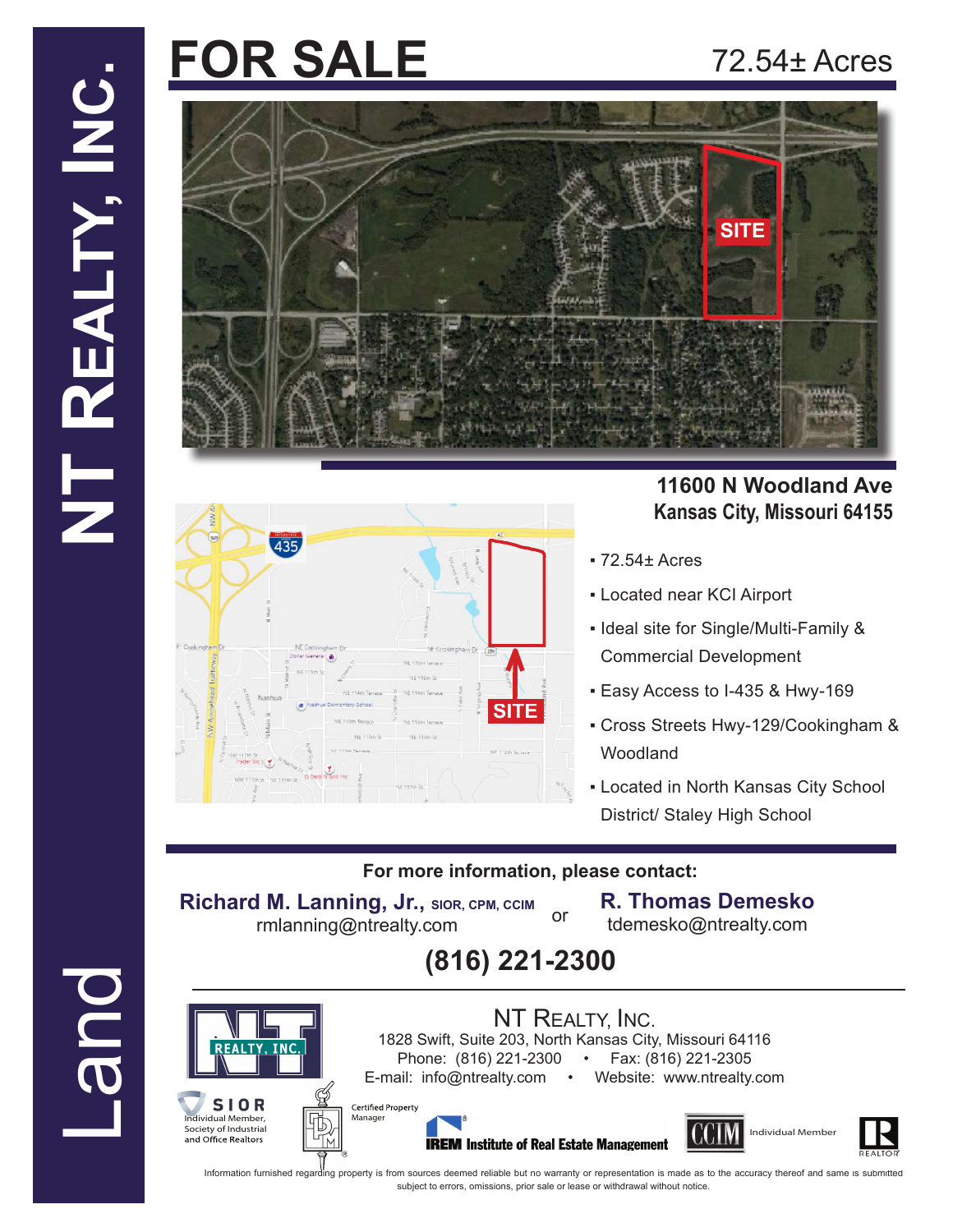## **Property Data Sheet**

**11600 N Woodland Ave Kansas City, MO 64155**



| <b>CLAY COUNTY PARCEL NUMBER:</b> | 09604000100500                                                  |
|-----------------------------------|-----------------------------------------------------------------|
| <b>ACRES:</b>                     | 72.54±                                                          |
| <b>LISTING PRICE:</b>             | \$10,269,488.00 / \$3.25 SF                                     |
| <b>2019 REAL ESTATE TAXES:</b>    | \$318.59                                                        |
| <b>PLANNED USE:</b>               | Single/Multi-Family or Commercial Development                   |
| <b>NEAREST STREETS:</b>           | I-435, 291-Highway, Cookingham & Woodland Ave                   |
| <b>SCHOOL DISTRICT:</b>           | Located in North Kansas City School District which includes the |
|                                   | acclaimed Staley High School                                    |
| <b>ZONING:</b>                    | B2-2, R-O.5, R-7.5                                              |
| <b>ACCESS:</b>                    | Easy Access to I-435, Highway-169, & Hwy-129/Cookingham         |
| <b>UTILITIES:</b>                 | Spire Gas, Sewer, and Electric all nearby                       |
| <b>OTHER:</b>                     | Rolling Pastureland located in Clay County                      |



*For More Information, Contact: Richard M. Lanning Jr., SIOR, CPM, CCIM or R. Thomas Demesko Phone: (816) 221-2300 / Fax: (816) 221-2305* 

*Information furnished regarding property is from sources deemed reliable, but no warranty or representation is made as to the accuracy thereof, and same is submitted subject to errors, omissions, prior sales or lease or withdrawal without notice.*